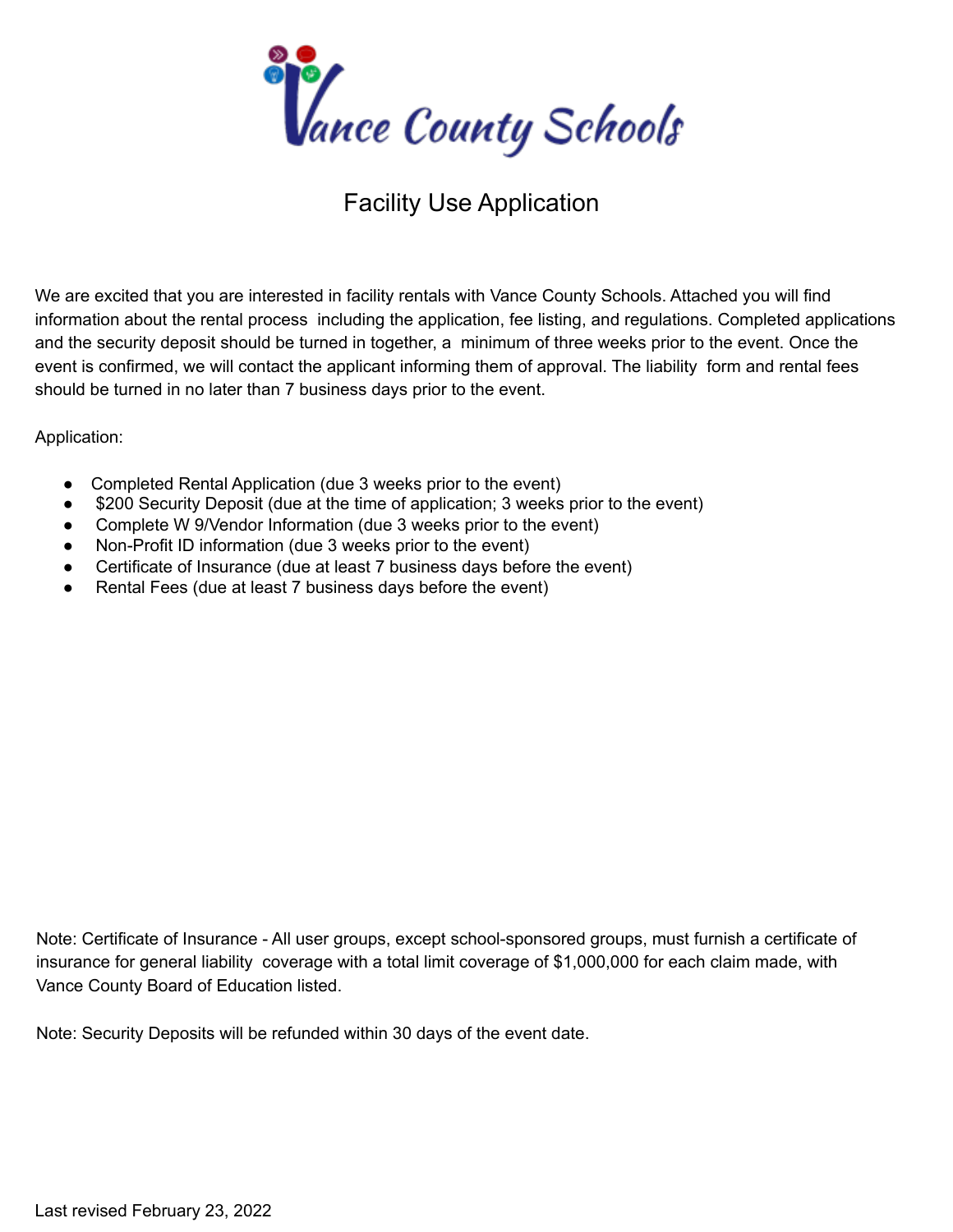|                                    | Time of Entry: _______________Requested Location: _______________________________                                                                                                                                                                                                                                                                                                                                                                                                                                                                                                                                       |        |
|------------------------------------|-------------------------------------------------------------------------------------------------------------------------------------------------------------------------------------------------------------------------------------------------------------------------------------------------------------------------------------------------------------------------------------------------------------------------------------------------------------------------------------------------------------------------------------------------------------------------------------------------------------------------|--------|
|                                    | Time of Event: ________________Time of Exit: _______________                                                                                                                                                                                                                                                                                                                                                                                                                                                                                                                                                            |        |
|                                    |                                                                                                                                                                                                                                                                                                                                                                                                                                                                                                                                                                                                                         |        |
|                                    |                                                                                                                                                                                                                                                                                                                                                                                                                                                                                                                                                                                                                         |        |
|                                    | Two Organization Contact Names: (required / refer to Rule #3, #17)                                                                                                                                                                                                                                                                                                                                                                                                                                                                                                                                                      |        |
|                                    |                                                                                                                                                                                                                                                                                                                                                                                                                                                                                                                                                                                                                         |        |
|                                    | Address:                                                                                                                                                                                                                                                                                                                                                                                                                                                                                                                                                                                                                |        |
|                                    |                                                                                                                                                                                                                                                                                                                                                                                                                                                                                                                                                                                                                         | Phone: |
|                                    |                                                                                                                                                                                                                                                                                                                                                                                                                                                                                                                                                                                                                         | Email: |
|                                    |                                                                                                                                                                                                                                                                                                                                                                                                                                                                                                                                                                                                                         |        |
|                                    | Expected Attendance: _______ Adults _______ Children                                                                                                                                                                                                                                                                                                                                                                                                                                                                                                                                                                    |        |
|                                    | Food being served? Yes No Anything being sold? Yes No Describe:                                                                                                                                                                                                                                                                                                                                                                                                                                                                                                                                                         |        |
|                                    | Amount you are charging for admission? _____________ Amount? ________                                                                                                                                                                                                                                                                                                                                                                                                                                                                                                                                                   |        |
| business days before the event.    | I have read and agree to abide by the rules and regulations.<br>I understand the structure of this agreement is intended to define this activity as one "for other than<br>school purposes" in accordance with the provisions of G.S. 115C-524(b). Per said statute, "No liability<br>shall attach to any board of education, individually or collectively, for personal injury suffered by<br>reason of the use of such school property pursuant to such agreements."<br>I understand I must have a "Certificate of Liability Insurance" on file 7<br>I understand I must pay the balance due 7 days before the event. |        |
|                                    | I understand the event will be canceled if payment and liability forms are not                                                                                                                                                                                                                                                                                                                                                                                                                                                                                                                                          |        |
| on file by the deadline.           |                                                                                                                                                                                                                                                                                                                                                                                                                                                                                                                                                                                                                         |        |
|                                    | I understand, upon confirmation of the event, security requirements will be determined.                                                                                                                                                                                                                                                                                                                                                                                                                                                                                                                                 |        |
|                                    |                                                                                                                                                                                                                                                                                                                                                                                                                                                                                                                                                                                                                         |        |
| <b>Signature of Applicant Date</b> |                                                                                                                                                                                                                                                                                                                                                                                                                                                                                                                                                                                                                         |        |
| List the mailing address:          | Security Deposit: If no damages, the security deposit will be mailed within 30 days of the event.                                                                                                                                                                                                                                                                                                                                                                                                                                                                                                                       |        |
|                                    |                                                                                                                                                                                                                                                                                                                                                                                                                                                                                                                                                                                                                         |        |
|                                    |                                                                                                                                                                                                                                                                                                                                                                                                                                                                                                                                                                                                                         |        |
|                                    |                                                                                                                                                                                                                                                                                                                                                                                                                                                                                                                                                                                                                         |        |

Last revised February 23, 2022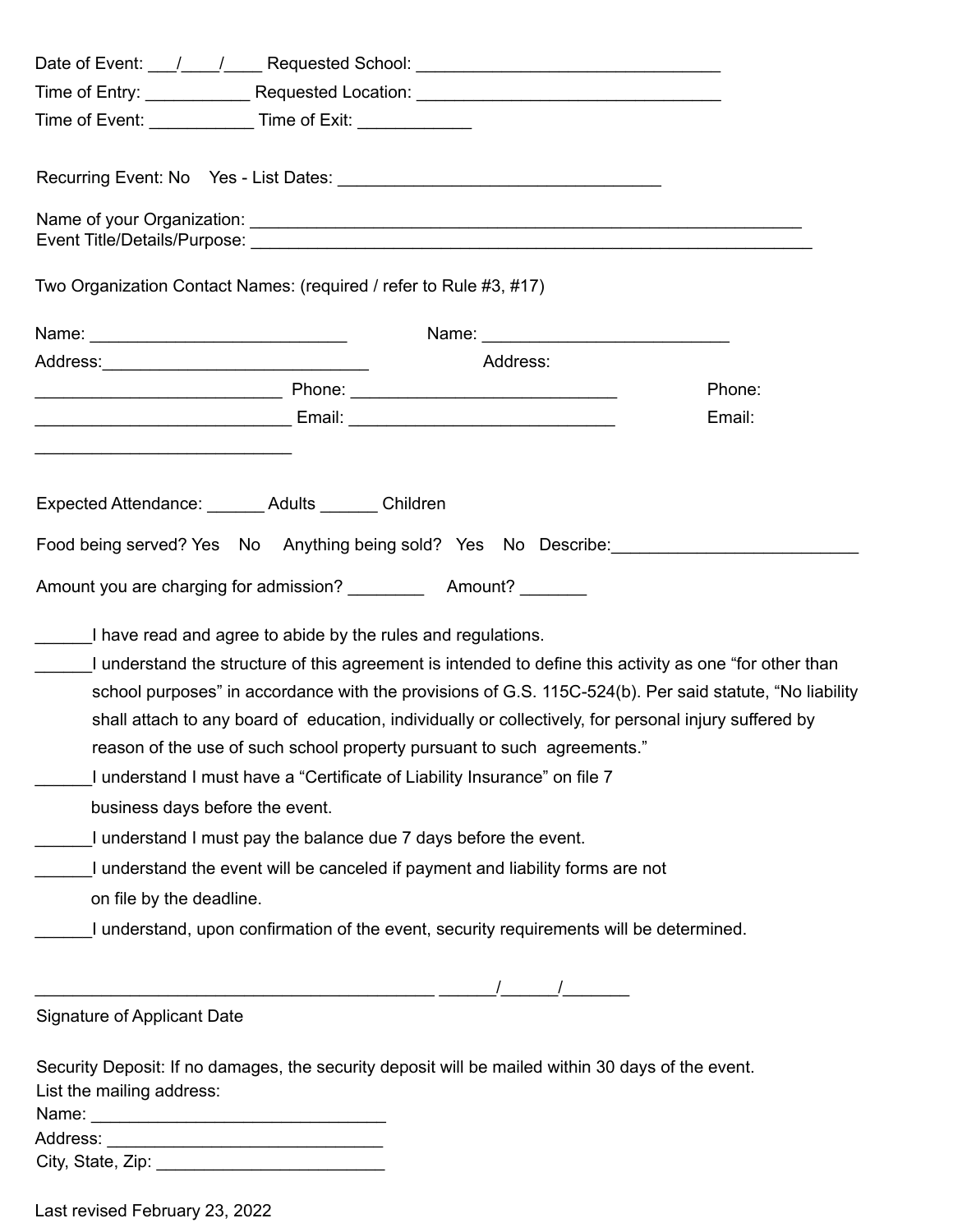## **Rules & Regulations**

Any request for the use of school facilities will be dealt with on an individual basis. Performances with vulgarity or obscene language are strictly prohibited. All rentals should be consistent with the best interest of the schools.

- 1. The Board of Education maintains no liability insurance in regard to tort claims for injury or damage arising from use of its property and accordingly, maintains its legal immunity against any and all such claims. In the event the Board of Education shall be made party to any legal proceedings as a results of a claim, injury or damage arising from use of its property, the lessee of school property agrees that he will indemnify and forever hold harmless the Vance County Board of Education on account of any expenses incurred or losses suffered by it, including but not limited to, judgements and counsel fees.
- 2. In the event property loss is incurred as a result of the use of the facility by an outside group, the amount of damage shall be decided by the Chief Operations Officer, Superintendent or designee and charged to the outside group.
- 3. It is the responsibility of the applicant to assure that the designated person in charge be present at all times during the facility's use.
- 4. North Carolina State law prohibits the use of alcoholic beverages or other controlled substances on school property.
- 5. Vance County Schools facilities will not be rented for any activity involving gambling.
- 6. Tobacco use and vaping are not permitted in school buildings or on school grounds.
- 7. Only temporary signs or banners may be posted during the event and must be removed at the conclusion of the event by the lessee.
- 8. Rental agreements may be canceled when schools/facilities must be closed due to inclement weather or other conditions. The lessee should contact the Communications Office regarding the availability of the facility. In the case of ice or snow, Vance County Schools is not responsible for clearing sidewalks.
- 9. Police protection, if determined necessary by the Superintendent or designee, must be provided by the leasing organization. The lessee will be required to coordinate for a sworn, uniformed Vance County officer, providing proof to Vance County Schools.
- 10. Rearranging of school furniture and /or equipment must be pre-approved.
- 11. All programs must cease by 10:30 PM. The facility must be restored to its original state and the premises vacated by midnight.
- 12. Contracts are non-transferable. Cancellations must be made at at least 48 hours prior to the event or the rental fee will not be refunded.
- 13. Any user who abuses the privilege shall have the privilege revoked.
- 14. Buildings may be opened and closed only by assigned employees of the school system.
- 15. Food consumption or sales must have prior approval. No food or drink sales are allowed except in designated areas.
- 16. All persons playing sports in the gymnasium must wear gym shoes.
- 17. The applicant must be a citizen of Vance County.
- 18. Schools may not be rented for dances.
- 19. The use of school facilities by outside organizations should in no way restrict or limit the normal instructional program carried on during regular school hours. Further, the use of any school equipment is specifically prohibited without prior approval.
- 20. In addition to program dates, rental fees are also required for any practice dates.
- 21. All fees must be paid by the due date listed on the front of the application. If the lessee's fees are not

Last revised February 23, 2022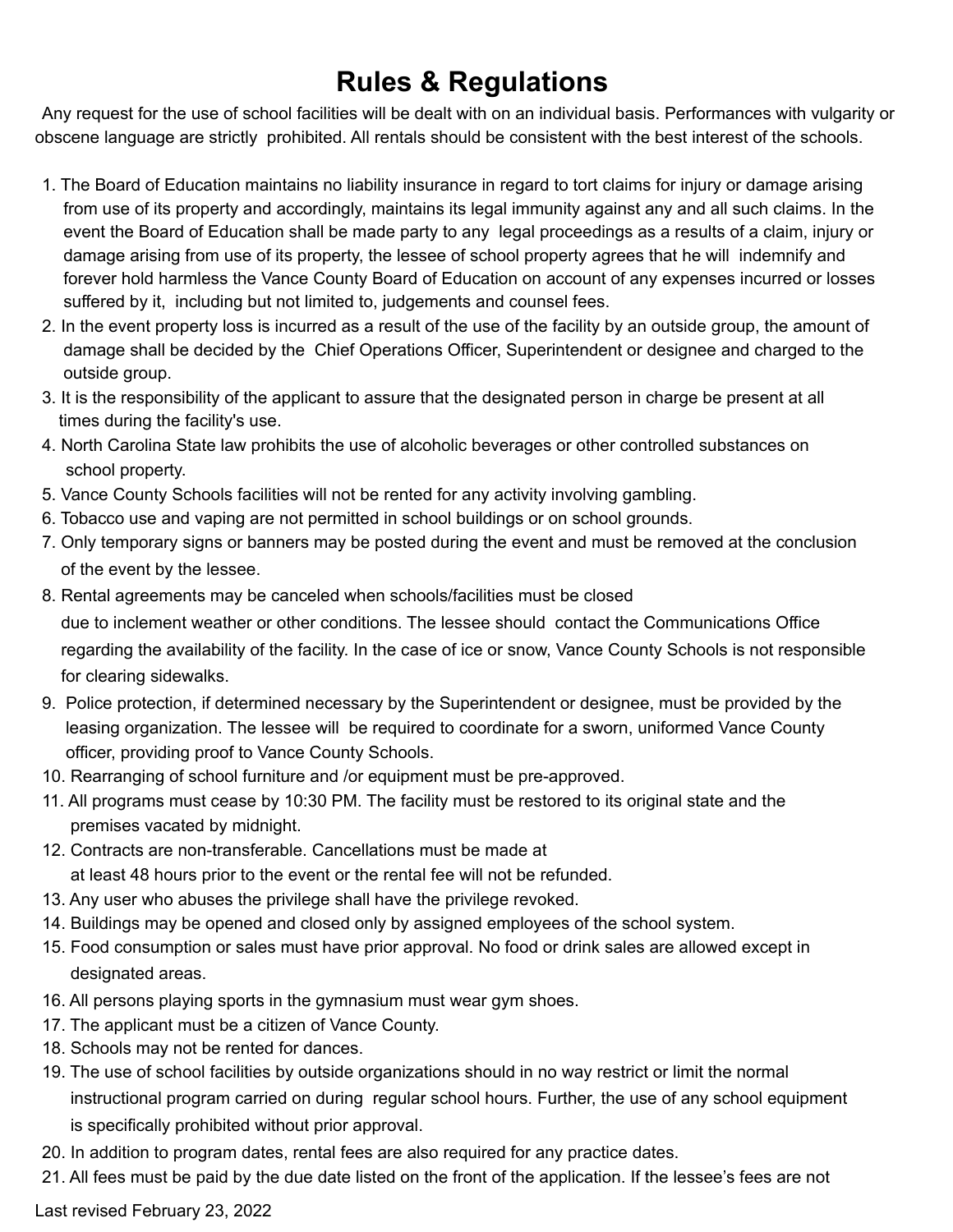paid by the due date, the application automatically will be canceled. All payments should be made through the online payment portal on the VCS website.

- 22. Any extra time services required of the assigned personnel not included in the building use application, will require additional payment be made to Vance County Schools.
- 23. All exits must be open and clear when the building is in use.
- 24. If using stage equipment, it must be approved by the Director of Maintenance prior to the use of the building.
- 25. The preparation of food in school kitchens and the use of kitchen equipment is prohibited.
- 26. The sponsoring organization is responsible for making sure vehicles use designated parking areas only. In the event of damaged fields, the track or the athletic equipment, the sponsoring organization shall be held liable.
- 27. The superintendent shall have the authority to approve the use of school facilities as alternate assembly sites for United States and North Carolina military organizations.
- 28. All facilities are rented "as is".
- 29. All local, state and federal building and safety codes are applicable to all facility rentals and their provisions must be adhered to. Anyone applying to rent a Vance County Schools facility who may have questions about building and safety codes should contact the Chief Operations Officer for Vance County Schools at 252-438-4085.
- 30. School facilities will not be rented to non-school groups during designated holidays for the school system.
- 31. There is an additional 1-hr paid by the lessee to cover opening, cleaning and closing the facility.
- 32. If your event requires a facilitator, there is an additional 1-hr paid by the lessee to cover equipment set-up and breakdown.
- 33. All user groups, except school-sponsored groups, must furnish a certificate of insurance for general liability coverage with a total limit coverage of \$1,000,000 for each claim made, listing Vance County Board of Education.